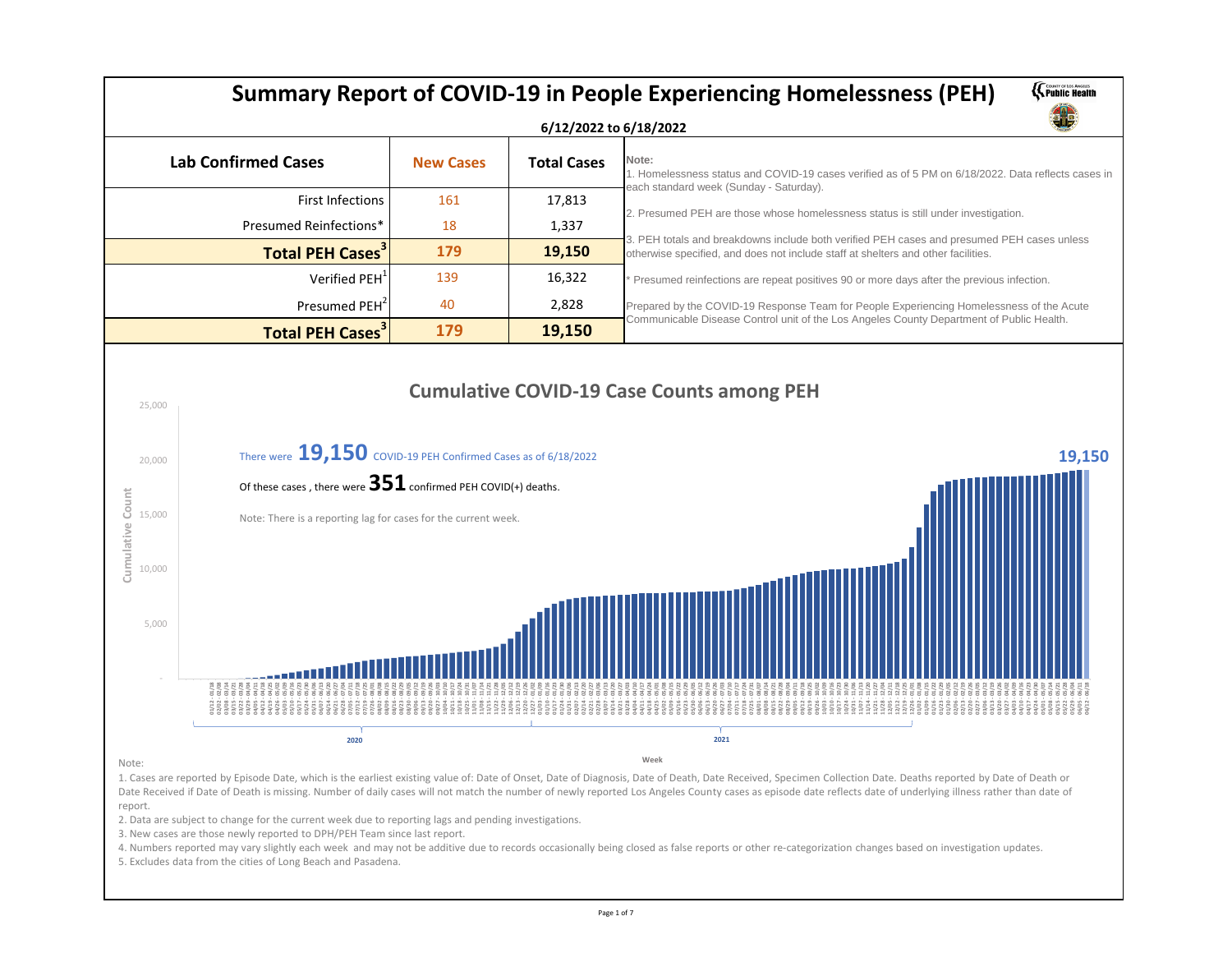### Note:

1. Cases reported by Episode Date, which is the earliest existing value of: Date of Onset, Date of Diagnosis, Date of Death, Date Received, Specimen Collection Date. Number of daily cases will not match the number of newly reported Los Angeles County cases as episode date reflects date of underlying illness rather than date of report. 2. Data are subject to change for the current week due to reporting lags and pending investigations.



3. New cases are those newly reported to DPH/PEH Team since last report.

4. Numbers reported may vary slightly each week and may not be additive due to records occasionally being closed as false reports or other re-categorization changes based on investigation updates. 5. Excludes data from the cities of Long Beach and Pasadena.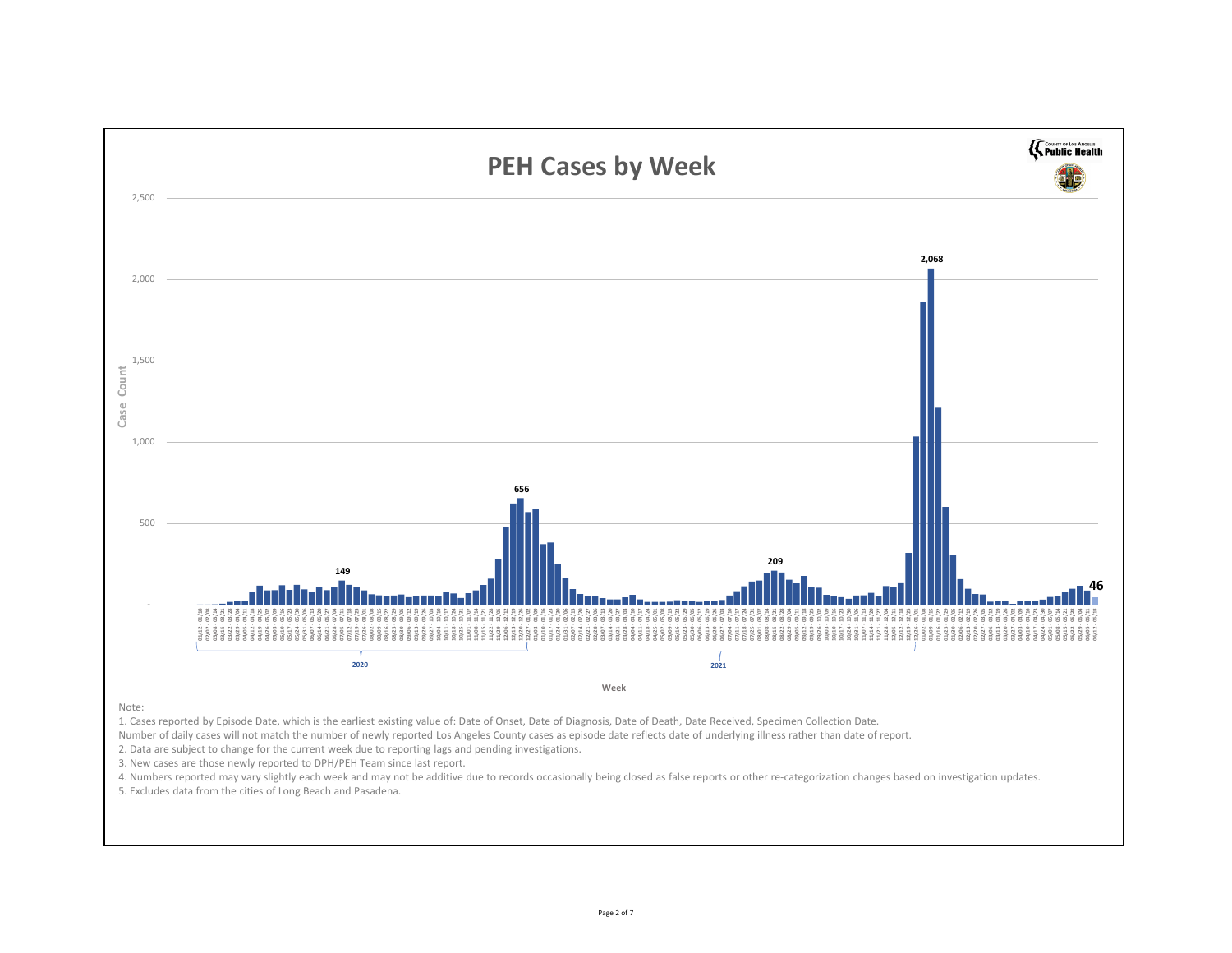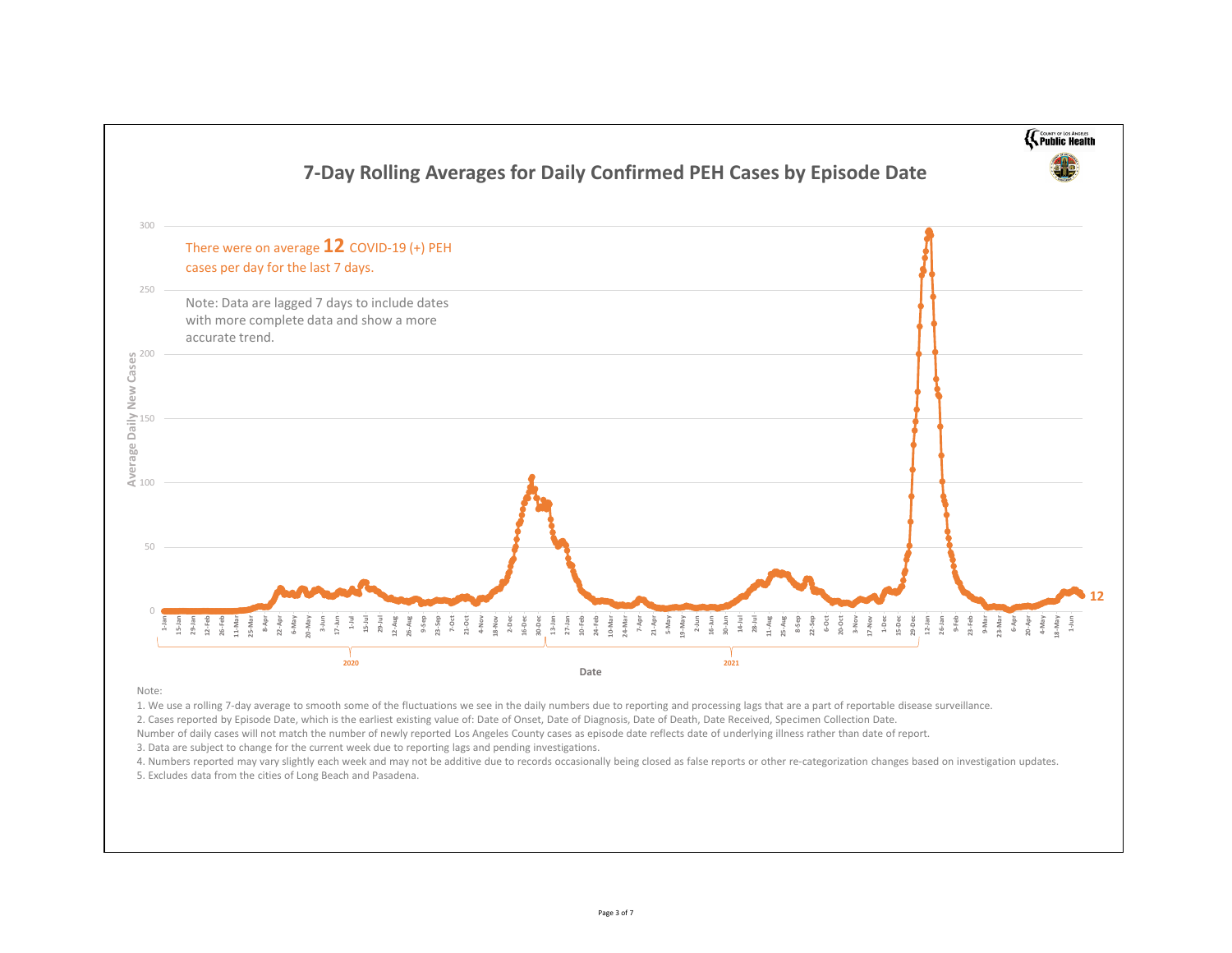|                   |              |              |                | <b>DEMOGRAF</b> |  |
|-------------------|--------------|--------------|----------------|-----------------|--|
| <b>Age Groups</b> |              | <b>Cases</b> |                | <b>Deaths</b>   |  |
|                   | <b>Total</b> | %            | <b>Total</b>   | %               |  |
| $0-5$             | 435          | 2.3%         | $\overline{O}$ | 0.0%            |  |
| $6 - 11$          | 729          | 3.8%         | $\overline{0}$ | 0.0%            |  |
| $12 - 17$         | 433          | 2.3%         | $\overline{0}$ | 0.0%            |  |
| $18+$             | 17,545       | 92%          | 350            | 99.7%           |  |
| <b>Unknown</b>    | 8            | 0.04%        |                | 0.3%            |  |

| <b>Age Groups</b> | <b>Cases</b> |       | <b>Deaths</b>  |       |  |
|-------------------|--------------|-------|----------------|-------|--|
|                   | <b>Total</b> | %     | <b>Total</b>   | %     |  |
| $0 - 17$          | 1,597        | 8.3%  | $\overline{0}$ | 0.0%  |  |
| 18-24             | 1,503        | 7.8%  | $\overline{4}$ | 1.1%  |  |
| $25 - 29$         | 1,821        | 9.5%  | $\overline{4}$ | 1.1%  |  |
| 30-39             | 3,950        | 20.6% | 17             | 4.8%  |  |
| 40-49             | 3,202        | 16.7% | 61             | 17.4% |  |
| 50-59             | 3,726        | 19.5% | 83             | 23.6% |  |
| 60-64             | 1,674        | 8.7%  | 68             | 19.4% |  |
| $65+$             | 1,669        | 8.7%  | 113            | 32.2% |  |
| Unknown           | 8            | 0.04% | 1              | 0.3%  |  |

| <b>Gender Identity</b>                   | <b>Cases</b> |       | <b>Deaths</b>  |         |
|------------------------------------------|--------------|-------|----------------|---------|
|                                          | <b>Total</b> | %     | <b>Total</b>   | %       |
| <b>Male</b>                              | 12,217       | 63.8% | 280            | 79.8%   |
| Female                                   | 6,662        | 34.8% | 71             | 20.2%   |
| <b>Transgender Men</b>                   | 21           | 0.1%  | $\overline{0}$ | $0.0\%$ |
| <b>Transgender Women</b>                 | 81           | 0.4%  | O              | 0.0%    |
| <b>Genderqueer/Gender non-conforming</b> | 12           | 0.06% | O              | 0.0%    |
| <b>Unknown/Prefer Not to State</b>       | 157          | 0.8%  | 0              | 0.0%    |

| <b>Race/Ethnicity</b>                     | Cases        |       | <b>Deaths</b> |       |              |
|-------------------------------------------|--------------|-------|---------------|-------|--------------|
|                                           | <b>Total</b> | %     | <b>Total</b>  | %     |              |
| American Indian or Alaska Native          | 130          | 0.7%  |               | 0.3%  |              |
| <b>Asian</b>                              | 260          | 1.4%  | 7             | 2.0%  |              |
| <b>Black or African American</b>          | 5,695        | 29.7% | 93            | 26.5% |              |
| Latinx                                    | 7,669        | 40.0% | 163           | 46.4% |              |
| <b>NHOPI</b>                              | 77           | 0.4%  | 3             | 0.9%  |              |
| <b>White</b>                              | 3,146        | 16.4% | 70            | 19.9% |              |
| <b>Multi-race/Two or More Races/Other</b> | 762          | 4.0%  | 8             | 2.3%  |              |
| <b>Unknown</b>                            | 1,411        | 7.4%  | 6             | 1.7%  | $\mathbb{R}$ |







Note: Data are subject to change for the current week due to reporting lags and pending investigations. Data does not include non-resident staff at shelters or other facilities. Numbers reported may vary slightly each week and may not be additive due to records occasionally being closed as false reports or other re-categorization changes based on investigation updates. Deaths reported by Date of Death or Date Received if Date of Death is missing. Excludes data from the cities of Long Beach and Pasadena.

**16.7%**

**19.5%**

**8.7%**

**8.7%**

**0.04% Unknown**

**40-49**

**50-59**

**60-64**

**65+**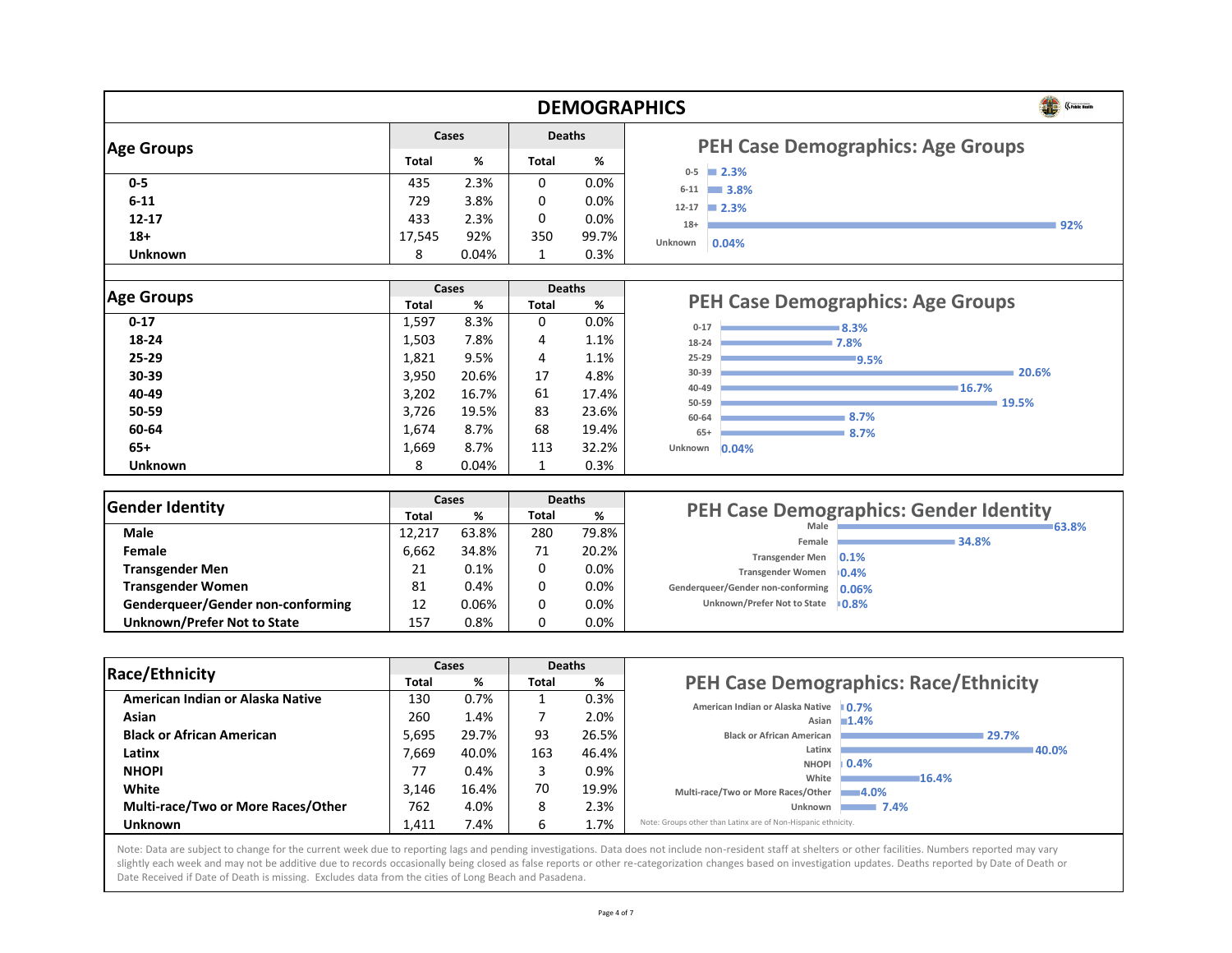|                                                         |                   |            | <b>PEH COVID-19 Case</b> |            |                                 |
|---------------------------------------------------------|-------------------|------------|--------------------------|------------|---------------------------------|
| <b>Shelter status at time of suspected</b>              | <b>Cases</b>      |            | <b>Deaths</b>            |            |                                 |
| <b>COVID-19 exposure</b>                                | %<br><b>Total</b> |            | %<br><b>Total</b>        |            |                                 |
| <b>SHELTERED</b>                                        | 11,331            | 59%        | <b>155</b>               | 44%        |                                 |
| <b>Emergency Shelters</b>                               | 4,892             | 43%        | 43                       | 28%        |                                 |
| <b>Transitional Housing</b>                             | 1,409             | 12%        | 9                        | 6%         |                                 |
| <b>Recuperative Care Centers</b>                        | 359               | 3%         | 17                       | <b>11%</b> |                                 |
| <b>Single Room Occupancies</b>                          | 58                | <b>1%</b>  | $\mathbf 1$              | <b>1%</b>  |                                 |
| <b>Hotels/Motels</b>                                    | 474               | 4%         | 10                       | 6%         |                                 |
| <b>Rehab/Sober Living Centers</b>                       | 489               | 4%         | $\overline{4}$           | 3%         |                                 |
| <b>Private Home (Couch Surfing)</b>                     | 1,603             | 14%        | 28                       | 18%        |                                 |
| <b>Corrections</b>                                      | 616               | 14%        | $\mathbf{1}$             | <b>1%</b>  |                                 |
| Other (Safe Havens, SNFs, Sheltered Unknown)            | 1,431             | 13%        | 42                       | 27%        | Ot                              |
| <b>UNSHELTERED</b>                                      | 4,342             | 23%        | 122                      | 35%        |                                 |
| <b>Encampments</b>                                      | 814               | 19%        | 17                       | 14%        |                                 |
| <b>Streets/Parks/Transportation Metro Stations</b>      | 1,237             | 28%        | 44                       | 36%        |                                 |
| <b>Vehicles</b>                                         | 1,230             | 28%        | 49                       | 40%        |                                 |
| <b>Other</b> (Abandoned buildings, Unsheltered Unknown) | 1,061             | 24%        | <b>12</b>                | 10%        |                                 |
| <b>UNKNOWN</b>                                          | 3,477             | <b>18%</b> | 74                       | 21%        |                                 |
| <b>Total PEH</b>                                        | 19,150            | 100%       | 351                      | 100%       |                                 |
|                                                         | <b>Cases</b>      |            | <b>Deaths</b>            |            |                                 |
| <b>Staff or Volunteers at Shelters</b>                  | <b>Total</b>      |            | <b>Total</b>             |            | 1. Sta<br>Supp<br>2.Da<br>3. Ne |
| <b>Shelter Staff or Volunteers</b>                      | 2,914             |            | 6                        |            | 4. Nu<br>categ<br>5. Ex         |
|                                                         |                   |            |                          |            |                                 |



aff data excludes homeless shelter staff/volunteers who live outside of Los Angeles County. Data excludes staff or volunteers from Permanent portive Housing settings.

ata are subject to change for the current week due to reporting lags and pending investigations.

ew cases are those newly reported to DPH/PEH Team since last report.

umbers reported may vary slightly each week and may not be additive due to records occasionally being closed as false reports or other regorization changes based on investigation updates.

xcludes data from the cities of Long Beach and Pasadena.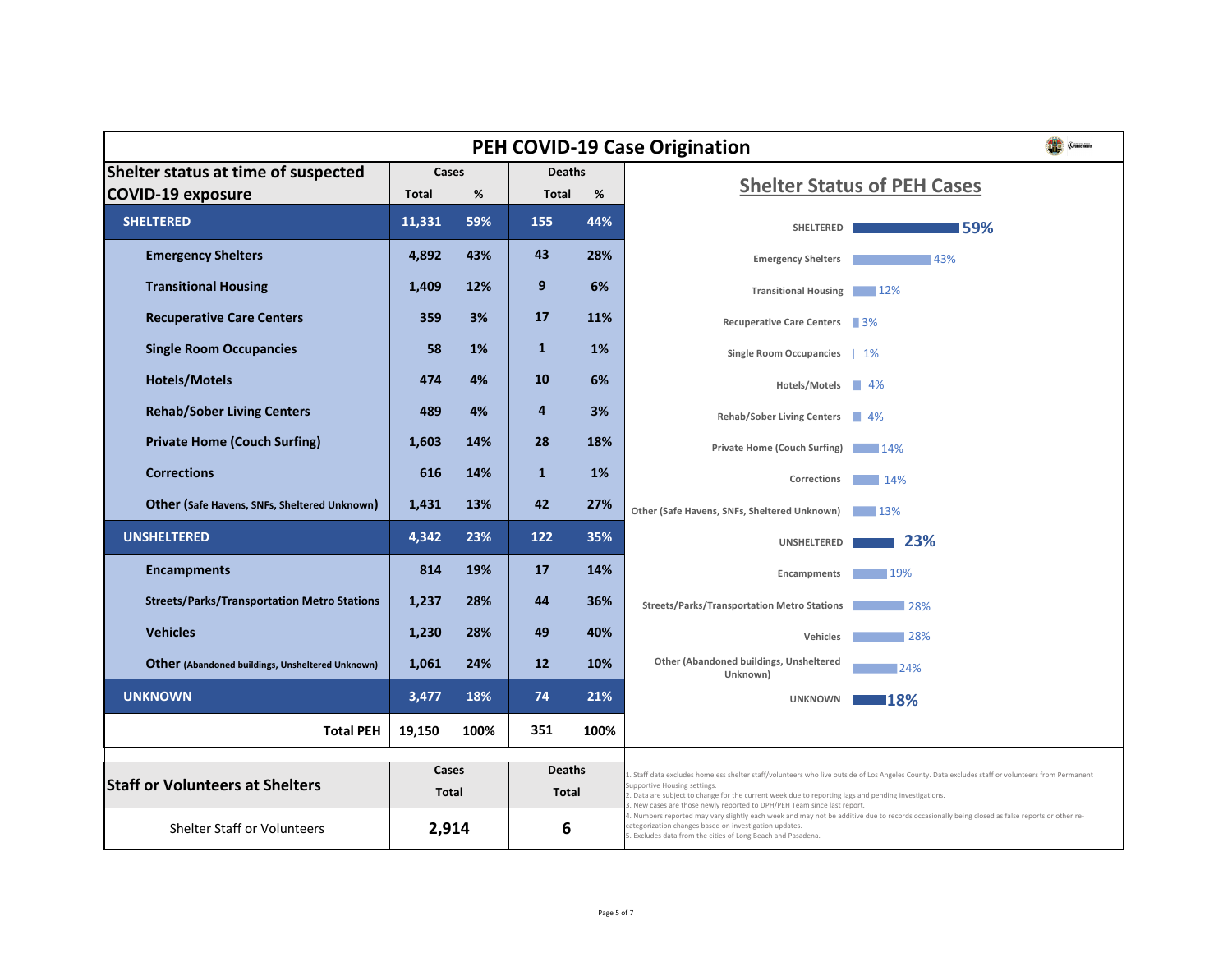

5. Excludes data from the cities of Long Beach and Pasadena.